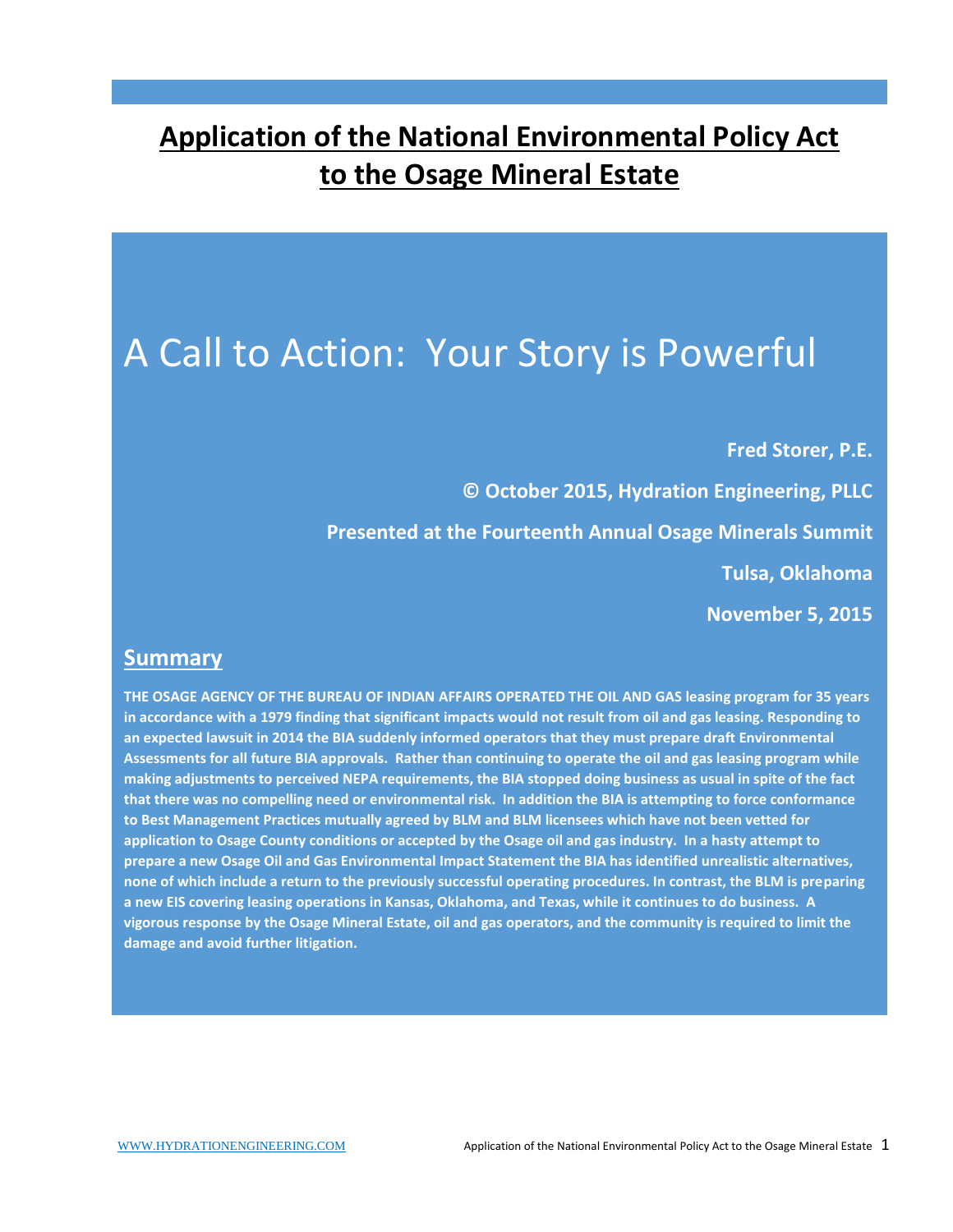#### **NEPA History**

The National Environmental Policy Act of 1969 was a quiet event. Although memories are softened by the other topics of the day; the cold war, civil rights, Vietnam, and Watergate, improving the environment was a popular cause without organized opposition.

Lynton Caldwell wrote, in later years, *"… the National Environmental Policy Act of 1969, made explicit, for the first time in American history, a broad national commitment to the human environment. Although the legislation had no precedent, it occasioned little debate. Its implications were generally unforeseen and its significance was underestimated by friends and future opponents alike. At least by law, a major innovation in national priorities had occurred, but only the most perceptive observers perceived its meaning."(1)*

Washington Senator "Scoop" Jackson, a liberal democrat from the greenest state, was the principal sponsor of NEPA, Scoop was also a cold war hawk and an essential Senate ally of President Nixon. Nixon's interest in the environment was political and he was inclined to support Scoop's environmental efforts. Scoop's Senate committee retained the services of Lynton Caldwell a professor of Political Science at the University of Indiana and the preeminent thinker on environmental public policy.

Caldwell was responsible for the *"action causing"*  provision of NEPA. Caldwell's idea as stated in NEPA- *"include in every recommendation or report on proposals for legislation and other major Federal actions significantly affecting the quality of the human environment, a detailed statement by the responsible official …. "*

Five requirements of this action statement are: impact, unavoidable effects, alternatives, short-term vs long-term, and irretrievable commitments of resources.

NEPA is directed at Federal government agencies, applying to **their** major actions, any impact on the regulated is a knock on, secondary effect. A clear example, and one relevant to the times, would be a Federal decision to build a dam. Any attempt to use NEPA to write new regulations is misguided although nothing prevents an agency from considering possible regulations as part of the implementation of an alternative. Those regulations would be subject to normal procedures of proposal and comment. NEPA does not define *"major Federal action",* Caldwell and Jackson left that job to the courts. NEPA, the law, does

not even use the term "Environmental Impact Statement". The terms, Environmental Impact Statement, Environmental Assessment, Categorical Exclusion, Finding of No Significant Impact, etc., come from the various regulations invented by the Council on Environmental Quality to facilitate compliance with NEPA.

#### **Candy Creek Lake Project**

\_\_\_\_\_\_\_\_\_\_\_\_\_\_\_\_\_\_\_\_\_\_\_\_\_\_\_\_\_\_\_\_\_\_\_\_\_\_\_\_\_\_\_\_\_\_\_\_\_\_\_\_\_\_\_\_\_\_\_\_\_\_\_\_\_\_\_\_\_\_\_\_\_\_\_\_\_\_\_\_\_\_\_\_\_\_\_\_\_\_\_\_\_\_\_\_\_\_\_\_

The first application of NEPA in Osage County was the Candy Creek Lake Project. Candy Creek Lake was to be built on Candy Creek about 1 and ½ miles east of Avant. Candy Creek followed the Birch and Skiatook projects and NEPA came along as it was getting started. The Tulsa District of the Corps of Engineers published an *"Environmental Statement"* (Environmental Impact Statement and Environmental Assessment were yet to be invented), for Candy Creek Lake in early September, 1970, 9 months after NEPA became law.(2) The Statement addressed the five NEPA points:

1 - Impact: Permanently inundate 2,170 acres.

2 - Unavoidable effects: Eight Homes flooded, wildlife will be inconvenienced

3 - Alternatives: Don't build.

4 - Short-term vs Long-term: Tolerate occasional floods versus Flood Control and Recreation

5 - Irretrievable commitments of resources: Irreversible once constructed.

The document was **6 pages long** plus positive comment letters from six Federal agencies.

Interestingly, the Federal agencies did not include the Bureau of Indian Affairs nor did the Corps consider the lack of access to the underlying minerals as an unavoidable effect or irretrievable commitment. This oversight turned out to be the projects Achilles heel.

This early effort at NEPA compliance was seen as lacking, the original *"Environmental Statement"* was replaced with another in May of 1974.(3) The replacement was 112 pages long, a reflection of the increasing availability of word processors and Xerox © machines, employment opportunities created by NEPA, and the realization that not everyone was sold on Candy Creek Lake.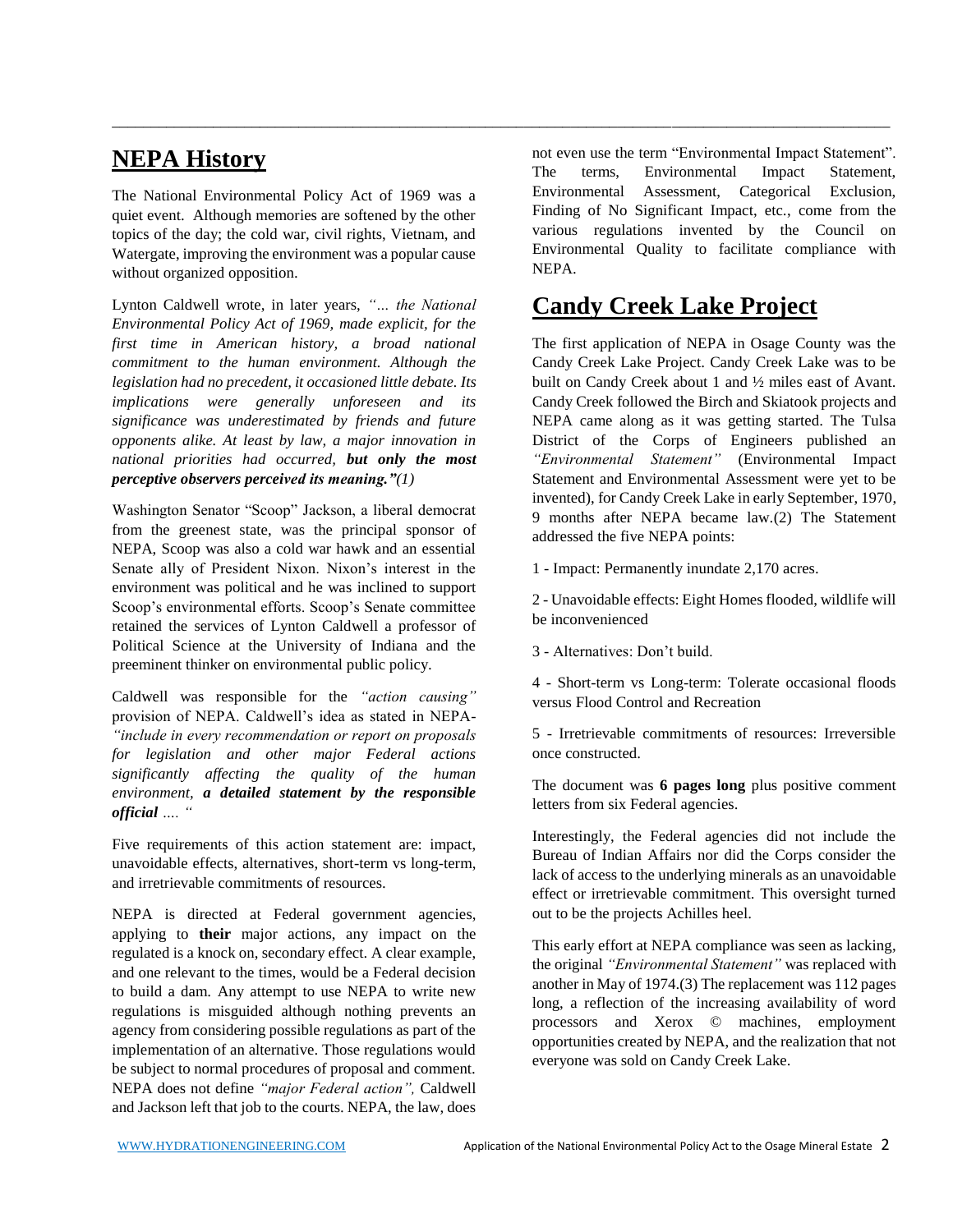The Corp started construction in 1976 without obtaining the mineral rights. At some point the Corps started mineral rights condemnation proceedings. And, I believe, as part of that process **on May 4, 1977 Northern District Judge H. Dale Cook determined that the BIA had unfulfilled NEPA responsibilities for oil and gas leasing in Osage County.** The 1979 Oil and Gas Environmental Assessment was transmitted by Thomas Ellison, Area Director, BIA to Judge Cook on May 30, 1979.(4) Ellison's transmittal included a statement that significant impacts would not result from oil and gas leasing. In 1981 the US Justice Department threw in the towel and withdrew mineral rights condemnation proceedings.

In 1994 the project was de-authorized. Later the Water Resources Development Act of 1998 required selling the property.

The sale of the land was determined to be a major Federal action and another environmental statement was prepared. The Corp issued the Environmental Assessment for the Candy Lake Land Transfer Project in August of 2005.(5) Selling the land 35 years after the original 6 page environmental statement required a 201 page document describing the environmental impact of walking away.

The Candy Lake land transfer EA describes in more than adequate detail the alternatives of selling the land, as required by Federal law, and not selling the land, which would be in violation of Federal law. On the basis of this 201 page EA the Corps was able to make a Finding of No Significant Impact.

#### **NEPA Terminology**

Before turning to the 1979 Environmental Assessment for the Oil and Gas Leasing Program of the Osage Indian Tribe, Osage County, Oklahoma a review of NEPA terminology may be helpful.

An Environmental Assessment (EA) can satisfy the requirements of NEPA or become the basis for an Environmental Impact Statement (EIS). It should be significantly simpler and shorter than an EIS. If an EA allows the Agency to make a Finding of No Significant Impact (FONSI) then the exercise is over and the Agency can proceed with their significant Federal action. Opportunities for public participation are limited. The BIA NEPA Guidebook suggests that EA's be no more than 15 pages.

An Environmental Impact Statement is a detailed discussion of the alternatives, it may be proceeded by an EA and it may not. It should reach a conclusion identifying the preferred alternative. An EIS provides extensive

opportunity for public participation. The preferred alternative may not necessarily be the one with the least environmental impact. The BIA NEPA Guidebook quotes Council on Environmental Quality regulations to the effect that an EIS should be no more than 150 pages, 300 pages for very complex actions.

In an attempt to avoid the absurd, Federal Agencies maintain lists of actions that are considered trivial. These are called Categorical Exclusions (CE). The Corps of Engineers could have avoided the EA for the Candy Creek Lake land transfer if their CE list had contained an item: *'Sale of real-estate when there is no legal alternative'.* 

A Finding of No Significant Impact or a FONSI is a document that follows an Environmental Assessment which explains why an action will not have a significant impact.

A Record of Decision (ROD) is a document that follows an Environmental Assessment explaining why an EIS will be required. A Record of Decision is also required to document the alternative selected in an EIS.

#### **1979 EA Issued**

Two years after Judge Cook's ruling the BIA transmitted the 1979 EA transmittal letter to the Court. The EA included the statement; "*The review process indicated that significant environmental impacts would not result from the proposed action".* Current terminology would term that a Finding of No Significant Impact or a FONSI.

The BIA's transmittal letter addressed endangered species and historic preservation assuring that the scope was adequate and measures would be taken if encountered.

The 1979 EA was, and is, a competent description of the environmental issues in Osage County related to oil and gas leasing. By every objective measure the impacts proved to be less than forecast. Oil and gas environmental impacts have declined due to improved operations, regulatory enforcement, lower production and drilling activity, and clean-up of historic scars.

Issues discussed in the 1979 EA include:

*"Oil Waste Land",* from Page 38, was estimated to be 2,000 acres increasing to 2,544 acres by the year 2000. The EA assumed that once contaminated the surface was not recoverable. The current USDA online soil survey indicates this category of soils comprises about 1,820 acres a 29% decline over the 79 EA forecast.(6) To some degree the decline is due to the activities of the Oklahoma Energy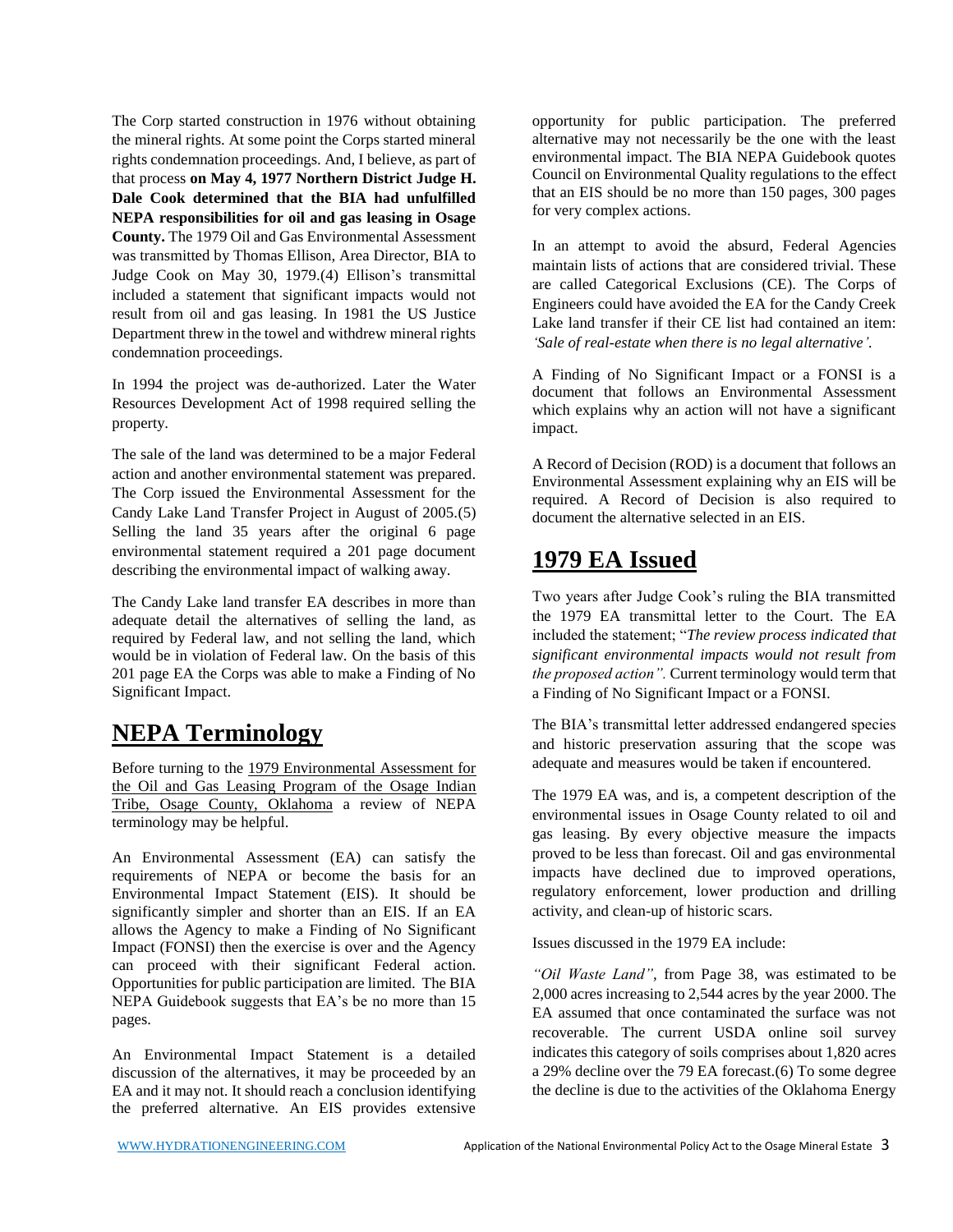Resources Board who has cleaned up 836 sites in Osage County in the last ten years.(7)

Fisheries, quoting from page 97: *"Osage County is probably among the best in the State for fishing."*

On page 109 the EA concludes a discussion of the number of spills in the state and Osage County with the statement: *"Obliviously, oil production in Osage County causes much less environmental degradation per barrel of production than production elsewhere in Oklahoma."* 

From page 114: *"No surface collapse, landside or earthquake has ever been associated with program activities."* Still a valid statement for Osage County.

Based on a study by the Osage County Conservation District from 1976 the EA forecast 1.4 million tons of sediment per year will be produced by the year 2000 from oil and gas activities. This was three percent of the all source total of 48.4 million tons per year. This forecast made the assumption that the 2,544 acres was not recoverable. The source of the other 47 million tons of sediment was not discussed in the EA. Impairment of surface water quality due to turbidity is largely related to agriculture sources.

The EA devotes pages 119 to 122 to the discussion of water quality problems. Chlorides are reported from spills, leaks, legacy oil and gas operations, and natural seeps. The BIA claims that Osage County is better than surrounding counties because of the BIA does a better job than the Corporation Commission. Recent OWRB lists of potential sources of impairment show spills as a source in one Osage stream segment.

Visual and Aesthetic Resources from page 132: *"The presence of 14,000 well sites with their pumps and storage tanks (increasing to over 18,000 by the year 2000) intrudes on the character of otherwise expansive rolling prairies."* The 79 EA could not have anticipated the assaults on the aesthetic resources of Osage County, wind farms etc.

Recreation from page 132: *"Perhaps the greatest potential interference of the leasing program with recreation is the continued risk of oil and brine spills. Such spills could cause fish kills and temporarily limit fishing in a given area."* From Page 139*: "A survey of seventy-five streams in Osage County, which was conducted by the Oklahoma Department of Wildlife Conservation in 1977, showed that 23 of the streams surveyed had experienced Fish kills. Few dates and no other information was provided for the fish kills, and the actual occurrences were mostly recorded* 

*from interviews with local residents who at one time or another recalled seeing dead fish in their streams."* 

I asked the state Wildlife Department for current information on fish kills and was referred to the Department of Environmental Quality who said that they have records of three fish kills since 1995.(8) The cause of these kills was not available.

On page 145 the fishery status of the entire county was reported as excellent.

The concluding paragraph, *"Other Considerations"* on page 165 reads: *"Two local organizations have a definite interest in, although no real authority, over the oil and gas leasing program. These groups are the Osage Cattle Owner's Association, which maintains an Oil and Gas Committee; and members of the Osage Conservation District, who occasionally report instances of pollution to either the Osage Agency or to the local Soil Conservation Service Office in Pawhuska. It should be noted here that these groups are surface owners with no mineral interest."*

Still quoting: *"Among the other topics of concern by individual agencies or groups were maintenance of access roads, protection of fish and wildlife, mitigation of Cultural resources, and protection of crops and livestock."*

Compared with the more recent Environmental Assessments issued since July 15, 2014 the 1979 EA was a good description of the Osage environment and thoughtful consideration of the impacts of the oil and gas activities.

The NEPA law nor the subsequent body of regulations define the shelf life of an Environmental Assessment or Environmental Impact Statement. The only thing that changed in the intervening 35 years, in which the Osage environment by every objective measure got better, was growing discontent of the surface owners and the BIA's wish to avoid participation in operator-surface owner issues.

Could, can, the 1979 EA continue to be used for the purposes of NEPA? Certainly, EA's have an indeterminate shelf life. Actions under less than fresh EA's are common and the BIA's sister agency the Bureau of Land Management has a procedure for determining if a given action can be approved under an existing EA. Called a Determination of NEPA Adequacy (DNA), the procedure is described in the BLM's National Environmental Policy Handbook.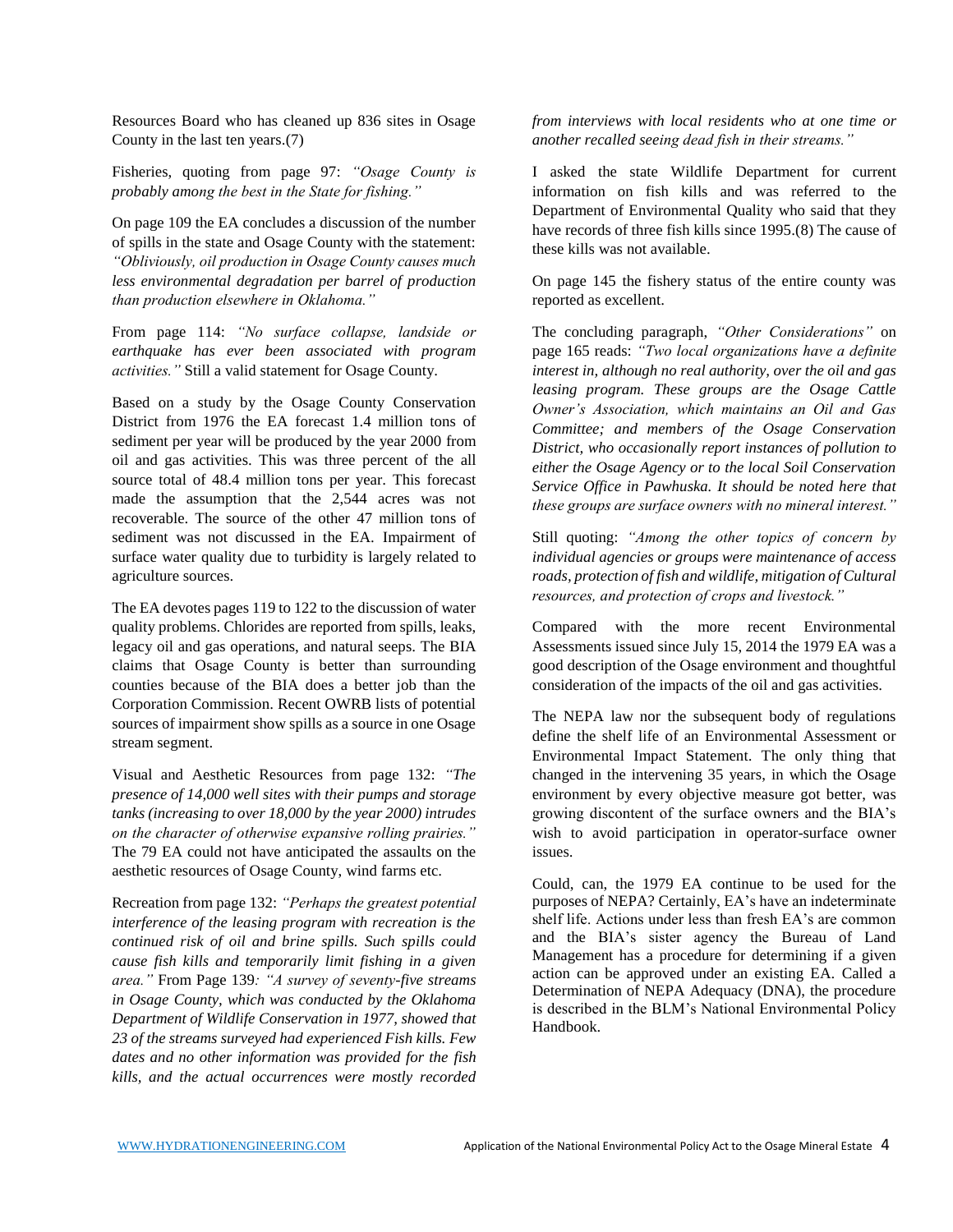#### **Executive Direction, July 15, 2014**

On July 15, 2014 the Agency Superintendent issued a letter to Osage Mineral Lessees stating that they are responsible for preparing draft EA's for all future actions requiring BIA approval.(9) The Superintendent's letter stated; *"As allowed by 40 CFR § 1506.5(b), it shall be the responsibility of the applicant to prepare a draft environmental assessment (EA) for all future actions requiring BIA approval".* This is inconsistent with the actual language of *40 CFR § 1506.5(b*) which is: *"If an agency permits and applicant to prepare an environmental assessment, the agency, besides fulfilling the requirements of paragraph (a) of this section, shall make its own evaluation of the environment issues and take responsibility for the scope and contend of the environmental assessment."*

An applicant may be permitted to prepare a draft EA but 40 CFR § 1506.5(b) does not make it the **responsibility** of the applicant. NEPA rules make it very clear that NEPA compliance is the responsibility of the action agency.

Why did the Superintendent issue the July 15 letter after 35 years of operations under the 1979 EA? If the 1979 EA was lacking in some respect why not supplement or replace it an orderly manner while continuing business as usual? Why did the Superintendent attempt to bend the regulations to make it appear that the draft EA was the lessee's responsibility? Was there a compelling environmental need? The Superintendent did not offer any justification or explanation.

### **PEA November 2014**

In November 2014 the BIA published the *"Programmatic Environmental Assessment for Leasing Activities" (PEA).(10)* The preferred alternative supported by this document was, and I quote, *"to complete all administrative actions and approvals necessary to authorize and facilitate oil and gas leasing of the proposed locations". Paragraph 3.1 "As the leasing action is solely administrative in nature and involves no ground disturbing activities, then no impacts would occur in the following critical elements: land resources, air quality, water resources, wetlands, biological resources, threatened and endangered species, soils, vegetation, cultural resources, public health and safety and environmental justice*." **In other words the Federal action was to shuffle paper.**

PEA 2.0 Page 4: I quote: *"The NEPA document will contain appropriate conditions of approval and the Applicant must agree to take all appropriate actions, to*  *avoid, minimize and mitigate unacceptable environmental, consequences. Applicants must also agree to follow all best management practices (BMPs) and appropriate monitoring mitigations."* This is the BIA's attempt at **backdoor regulation**. The BIA does not have the authority to impose any conditions that are not strictly required by law and regulation. The BIA is free to identify BMPs that would make an evaluated alternative attractive to the BIA. If this BMP required new law or regulation than the BIA is free to **propose** such law or regulations. The BIA is attempting to twist the applicant's arm to obtain concessions that it considers useful but, that are not legally required.

The term Best Management Practice was first used by Congress but not defined in the Clean Water Act of 1977 in reference to dredge and fill materials. It was subsequently defined by the EPA pertaining to control of non-point sources of water pollutants.(11)

The Bureau of Land Management has used BMPs for its oil and gas leasing program. The BLM BMPs are the inspiration for the Osage Agency's BMPs. However, there is a major difference. To quote the BLM, *"Environmental Best Management Practices (BMPs) are state-of-the-art mitigation measures designed to provide for safe and efficient operations while minimizing undesirable impact to the environment. Proper planning and consultation among the operator, surface management agency, and non-Federal surface owner, and the proactive incorporation of environmental Best Management Practices into the ADP Surface Use Plan of Operations by the operator, will typically result in a more efficient ADP and environmental review process, increased operating efficiency, reduced long-term operating costs, reduced final reclamation needs, and less impact to the environment."* (12)

What is lacking in the Agency's use of BMPs is *"Proper planning and consultation among the operator, surface management agency, and non-Federal surface owner…."* 

Again quoting the BLM*, "According to the Gold Book numerous oil and gas operators have developed and used BMPs, yet BMPs are not "one size fits all".*

The BLMs BMPs have developed over time, generally by industry, and fit the circumstances. BMPs require *"Proper planning and consultation".* 

The BIA is free to unilaterally propose regulatory measures which address environmental issues such proposals should not be called BMPs.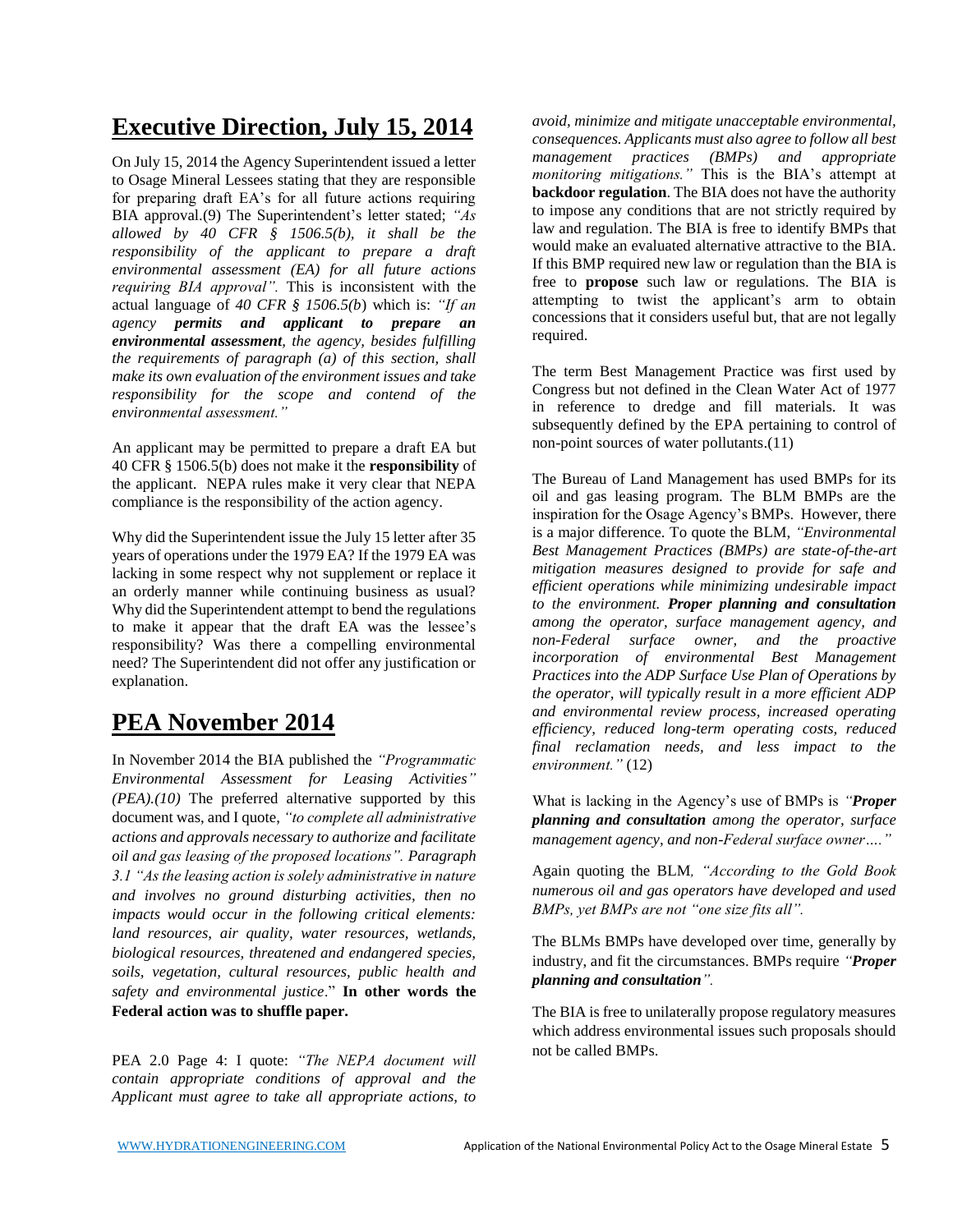The BIA is attempting to twist the applicant's arm inferring that agreement to its so-called BMPs are necessary to expedite processing of drilling permits.

PEA 3.0 Page 7: *"The BIA, as required by NEPA, must study, develop, and describe appropriate alternatives to the recommended course of action in any proposal that involved unresolved conflicts concerning alternative uses of available resources…"* I agree with this statement. However, the BIA dances around the unresolved conflicts. The BIA's biggest problem is surface owners whose wishes are inconsistent with oil and gas operations. 26 CFR §226 requires the Superintendent to participate in the resolution of conflicts, this is, or should be, in the job description. If the BIA wants to eliminate this responsibility then it should propose legislation (including the required NEPA paper work).

Other examples taken from the Programmatic Environmental Assessment:

PEA 3.2 Page 8: *"Under the No Action Alternative, the proposed Leasing Procedures detailed in section 2.5, will not be permitted."* This document does not contain a "section 2.5". However, the BIA is defining the No Action Alternative as stopping permitting activities, an unavailable option under current law.

PEA 4.16 Page 26: *"The regulatory agencies provide Conditions of Approval and enforcement would occur as a result of non-compliance which adds incentives for strict adherence to the BMPs."* It is worse than that, the preceding paragraph of the EA introduces the concept of Adaptive Management, to find the description of Adaptive Management you must read the referenced sections of the Code of Federal Regulations.(13) Even if you were willing to agree to the BMPs the BIA could change the rules of the game based on a preset criteria. For example, if the ambient air quality standard for suspended particulates were exceeded in Osage County then an adaptive management provision might automatically lower the speed limit on county roads for oil and gas vehicles from 45 mph to 25mph.

This, somewhat ridiculous example illustrates the difficulty of linking the cause and effect; for example, the actual reason for the air quality exceedance might have been range burning*.* 

Otherwise, the Programmatic EA contains useless verbiage, a common problem with - paid by the page-NEPA documents:

PEA 4.1 Page 9: An example: *"Osage County is the largest of 77 counties in Oklahoma, encompassing a total of 1,476,480 acres. It is located in the northeastern portion of*  *the State and is bordered by Kansas on the north, The Arkansas River on the southwest, Tulsa County on the Southeast, and Washington County on the east. Pawhuska, the county seat, is centrally located. Although the study area is sparsely populated, an extension of metropolitan Tulsa has produced and urban area at the far southeastern corner of the county. Except for large flood plains along the Arkansas River and several major streams, the topography of the county is characterized by gently rolling hills. These hills are generally covered by native grassland and wooded lands and are used primarily for grazing."*  **Useful information?**

The Appendix to the Programmatic EA contains a list of 47 BMP's *"that"* I quote *"can, and should, be considered on development projects in general*". This list contains some things that are modest and more or less reasonable, some things that clearly exceed the BIA's authority, and some things that are just silly.

The silly category is the most fun: Conducting snow removal activities in a manner that does not adversely impact reclaimed areas and areas adjacent to reclaimed areas, Planning transportation to reduce vehicle density, Posting speed limits on roads, Avoiding traveling during wet conditions, Keep a watering truck on site and watering the access roads, etc. Presumably, the BIA will send an inspector out to check for speed limit signs?

#### **Operator Prepared EA Drafts**

Subsequent to the Programmatic EA, the BIA has required operators to prepare drafts for the BIA's use. The operator must prepare the draft EA to get a permit application processed. Remember, the EA is the BIA's document, they have ownership, control, and are responsible for what it says. The operator, or the operator's consultant, is just doing the BIA's work and must please the BIA if they want to move the permit application along. The operator drafted EA's contain -to varying degrees- implied agreements to environmental requirements that are not, strictly speaking, within the BIA's authority.

To the best of my knowledge, two operator drafted EA's have been completed to date for 15 wells. Each has taken months to complete and cost thousands of dollars. Clearly, the vitality of the Osage oil and gas program cannot be restored if the BIA sticks to this program. There are no significant environmental benefits to justify the harm done to the Osage economy.

#### **EIS draft expected soon?**

**Will the new EIS publication, expected soon, solve the problem?** If the EIS alternatives are as described in the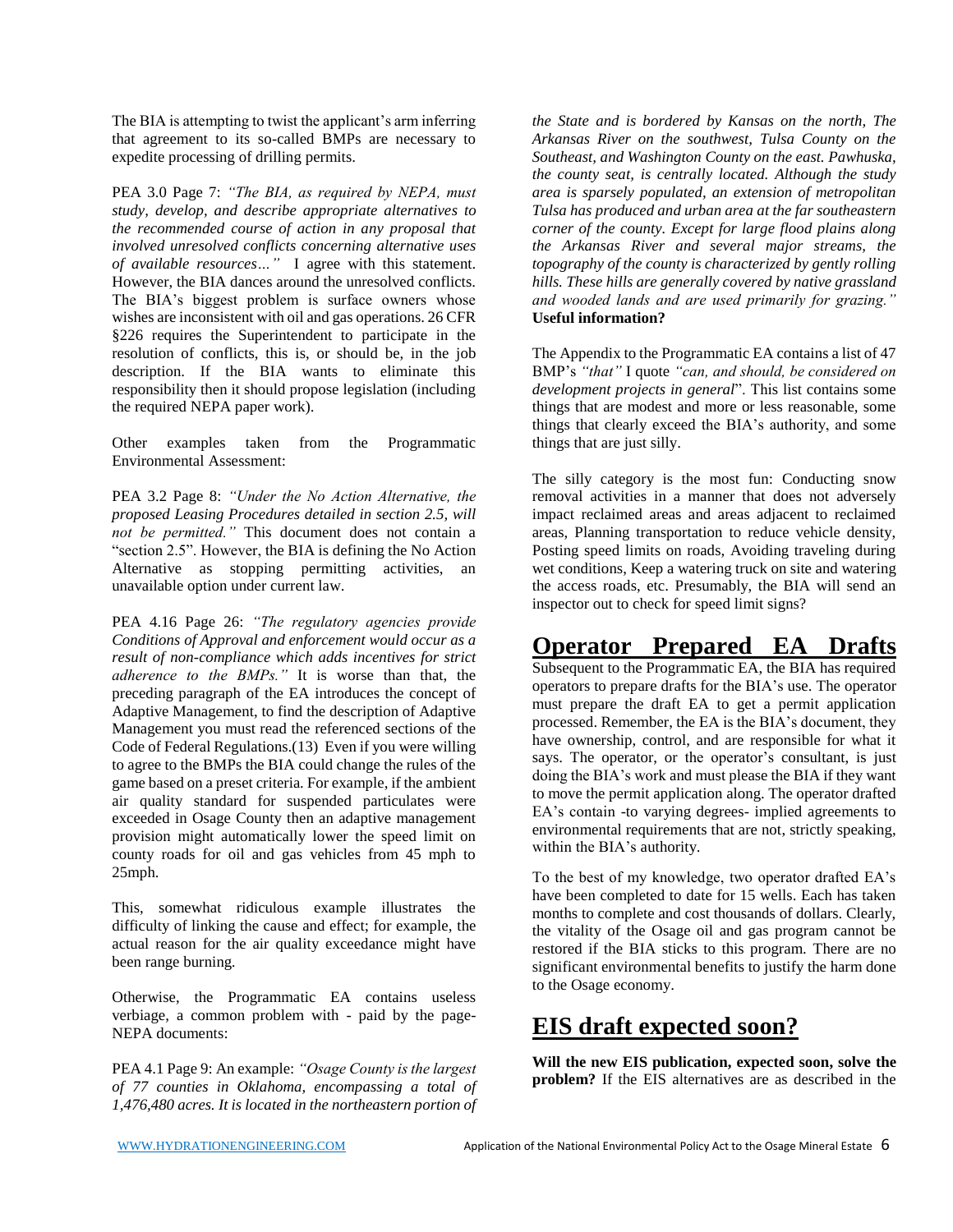February 2015 BIA publication Osage County Oil and Gas EIS.(14) **The answer is not likely.**

Consider the alternatives described in the February publication.

**No Action:** this alternative is defined as the continuation of the program precipitated by the July 15, 2014 letter. It is entirely inappropriate to consider this a no action alternative. The no action alternative should have been a return to the pre July 15, 2014 permit processing practices.

**Action Alternative 1:** This alternative would have the operator *"apply resource conservation measures as permit conditions".* This action alternative anticipates limiting oil and gas activities as TMDL studies are completed for stream segments. TMDL stands for Total Maximum Daily Load. In accordance with the Clean Water Act TMDLs are performed when beneficial uses are impaired. TMDL studies have been completed for the beneficial use, Primary Body Contact Recreation, for 15 stream segments in Osage County representing 59% of the surface area. All the streams with completed TMDLs are impaired for swimming and 99% of the problem was determined to be cattle. Of all the streams waiting on TMDL studies legacy oil and gas scars has been identified as a potential source 4% of the time and spills 1%. Other potential sources identified were: "Civilization" 35%, Agriculture 34%, Unknown sources 19%, and Wildlife 10% of the time.(15) However this action alternative would *"limit oil and gas activities to prevent exceedances of stream [carrying] capacities",* **if applied it would condemn some portion of the Osage mineral estate**.

Action **Alternative 2:** This alternative incorporates Alternative 1 and would identify sensitive areas which would be protected by **no drilling buffers**, **extending the condemnation of the mineral estate.** Candidate endangered species would be protected in addition to listed endangered species.

The *"listening session"* for comment on these alternatives closed on March 11, 2015**. If you were asleep at the wheel, you have one more chance before the next lawsuit.** 

#### **Call to Action!**

When the draft EIS is published, a formal 45 day comment period will begin. Public meetings will be held.

**It is very important that participation be informed, loud, oral and written, and multi sourced. Multi sourced means that every stake holder should personally speak to the issues***.*

FORM LETTERS ARE RECOGNIZED AS SUCH, BUT EACH INDIVIDUAL STORY, "YOUR STORY", IS POWERFUL.